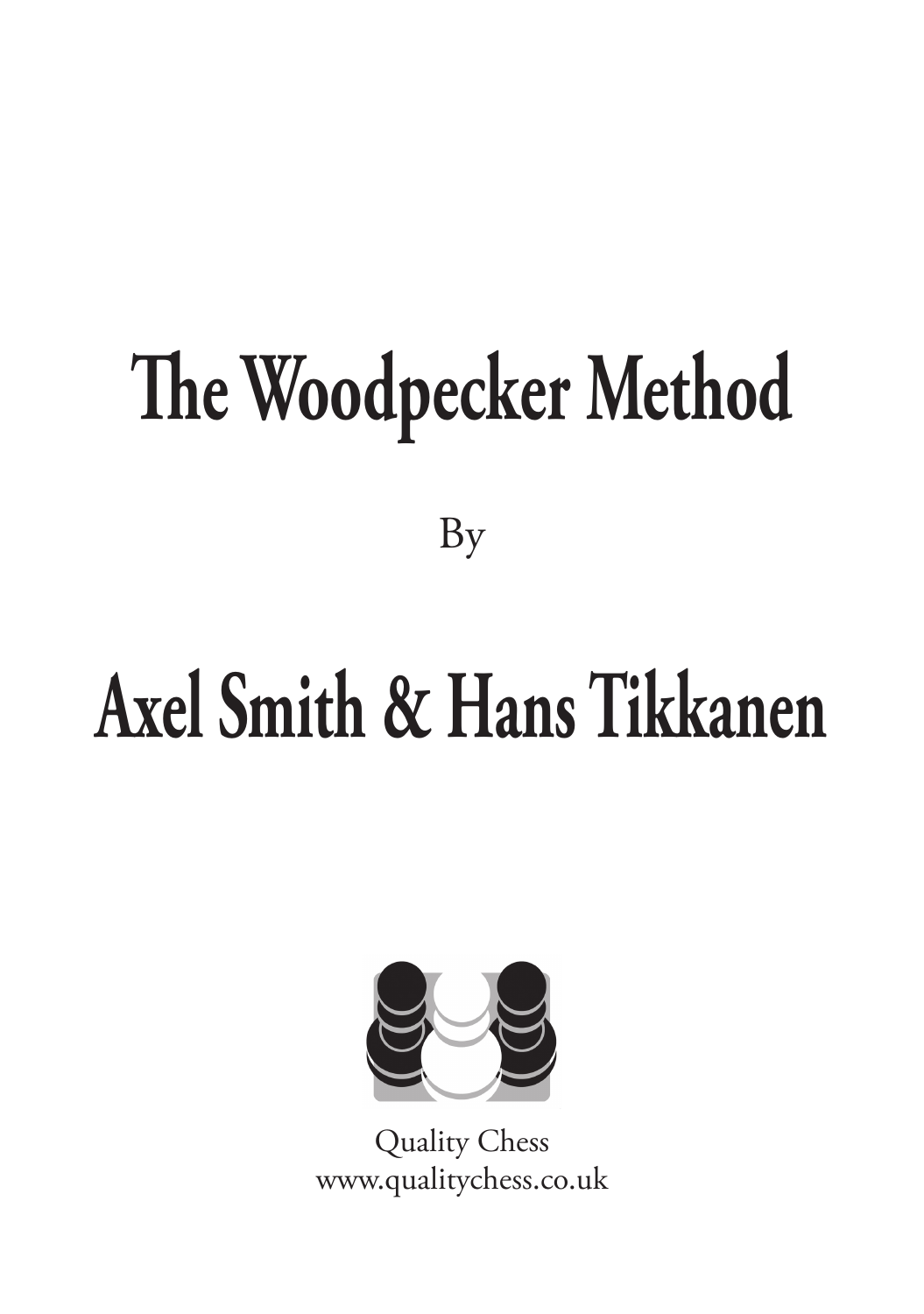# **Contents**

|                      | Key to Symbols used                 | 4   |
|----------------------|-------------------------------------|-----|
| Quick Start Guide    |                                     | 5   |
|                      | Woodpecker History                  | 6   |
|                      | A Final Session                     | 9   |
|                      | General Introduction                | 10  |
|                      | Summary of Tactical Motifs          | 21  |
| Instructions         |                                     | 26  |
| $\mathbf{1}$         | Easy Exercises                      | 31  |
| $\overline{2}$       | Intermediate Exercises              | 69  |
| 3 <sup>1</sup>       | <b>Advanced Exercises</b>           | 197 |
| 4                    | Solutions to Easy Exercises         | 223 |
| 5                    | Solutions to Intermediate Exercises | 247 |
| 6                    | Solutions to Advanced Exercises     | 345 |
| Name Index           |                                     | 380 |
| Sample Record Sheets |                                     | 390 |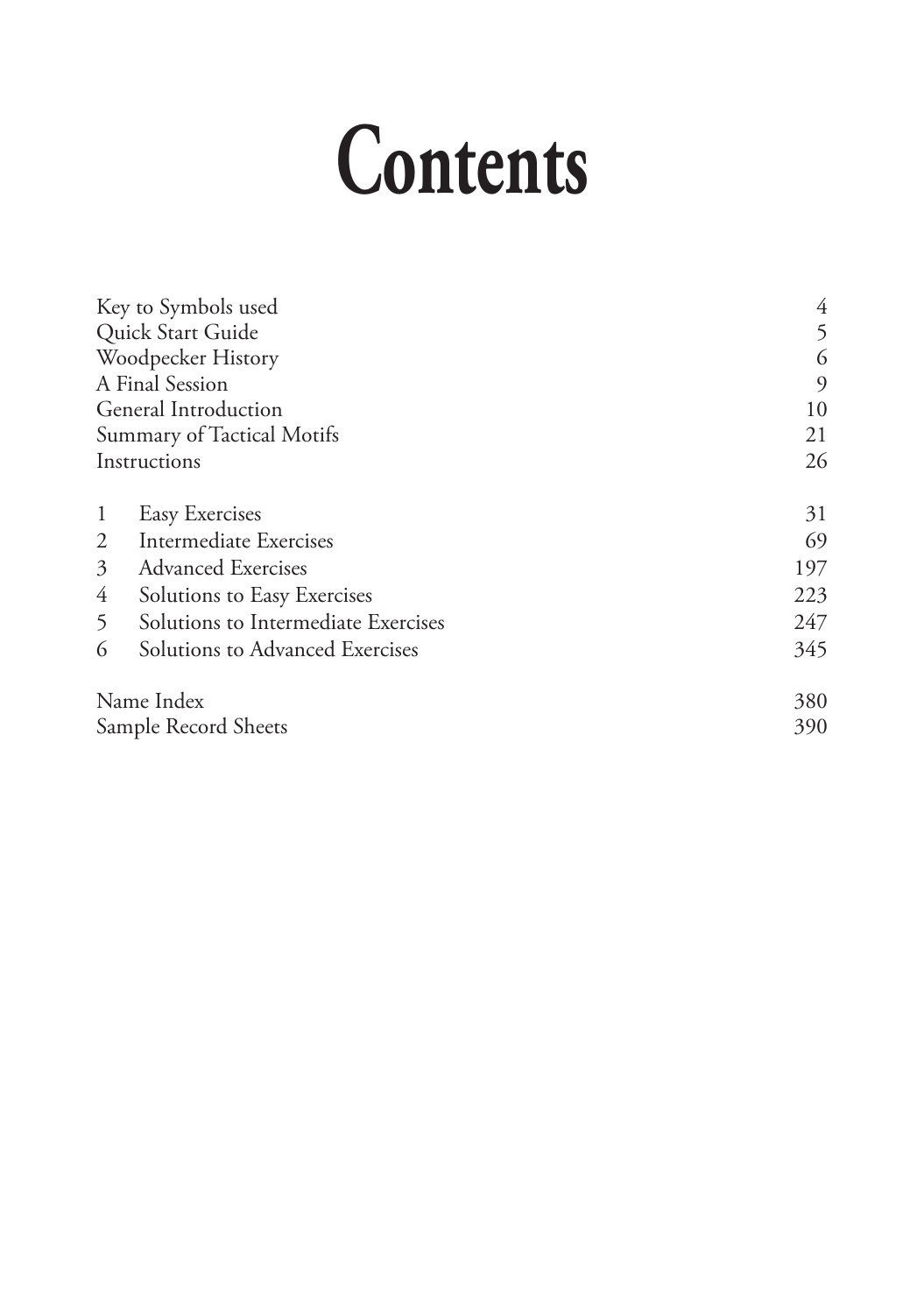### **Woodpecker History**

#### – *by Hans Tikkanen*

The name of the Woodpecker Method was not invented by me, but it was influenced by me and invented by my co-author, GM Axel Smith. It comes from a translation I've heard of my Finnish surname, Tikkanen, which is supposed to mean "little woodpecker". Together with the repetitive nature of the method, it seems fitting, although credit for many of the ideas behind the method lies elsewhere.

While developing and using the method, I did not remember where the basic ideas came from. When the method gained a slightly larger audience after I achieved three GM norms and could not resist questions about my training, I was made aware of the similarity to Michael de la Maza and his "Seven Circles" method from the book *Rapid Chess Improvement – A Study Plan for Adult Players*. I recognized the name and had indeed read it during my pre-professional time, when I spent several years reading whatever I could get my hands on about the interactions of the human consciousness, the brain and chess. This was done out of curiosity and also to figure out how it should influence my approach to chess playing and training. I think I forgot about that book due to its exclusive focus on adult players (basically adult beginners), and what I considered to be its overly-certain claims and statements with little or doubtful supporting evidence, and other flaws (a Jeremy Silman review offered an even more harshly worded opinion).

While my fascination for the relatively unknown subject matter of the human consciousness and brain remains (and indeed was a major motivation for ending my intermezzo as a chess professional and starting my studies in psychology), it seems to me to be beyond the scope of a chess tactics book, and highly speculative to boot. Regardless, one conclusion I drew from my reading was that a tremendous amount of activity happens unconsciously, below conscious effortful processing, and that this should reasonably be reflected in my approach to chess. I had previously (on a mostly unconscious level I'm sure!) been quite dismissive of these kinds of thoughts, and indeed my style at the chess board used to be effortful and concrete rather than intuitive. I would now say that I then unconsciously trusted my intuition to find the right moves to consider, but I only believed in the conscious verification process that seemed to me to be all there was. "Calculation, calculation, calculation!" was my motto. With my subsequent reading of psychological literature, I came to realize that there really is such a thing as intuition and I became much more aware of the unconscious parts of my approach.

#### **Putting it all together**

Armed with my new insights, I endeavoured to find or develop training and thinking methods for my personal use. The most successful of them was the Woodpecker Method (although I didn't have a catchy name for it then), which I used extensively during the spring of 2010. My own experience with the method might be of interest to some, so here it comes.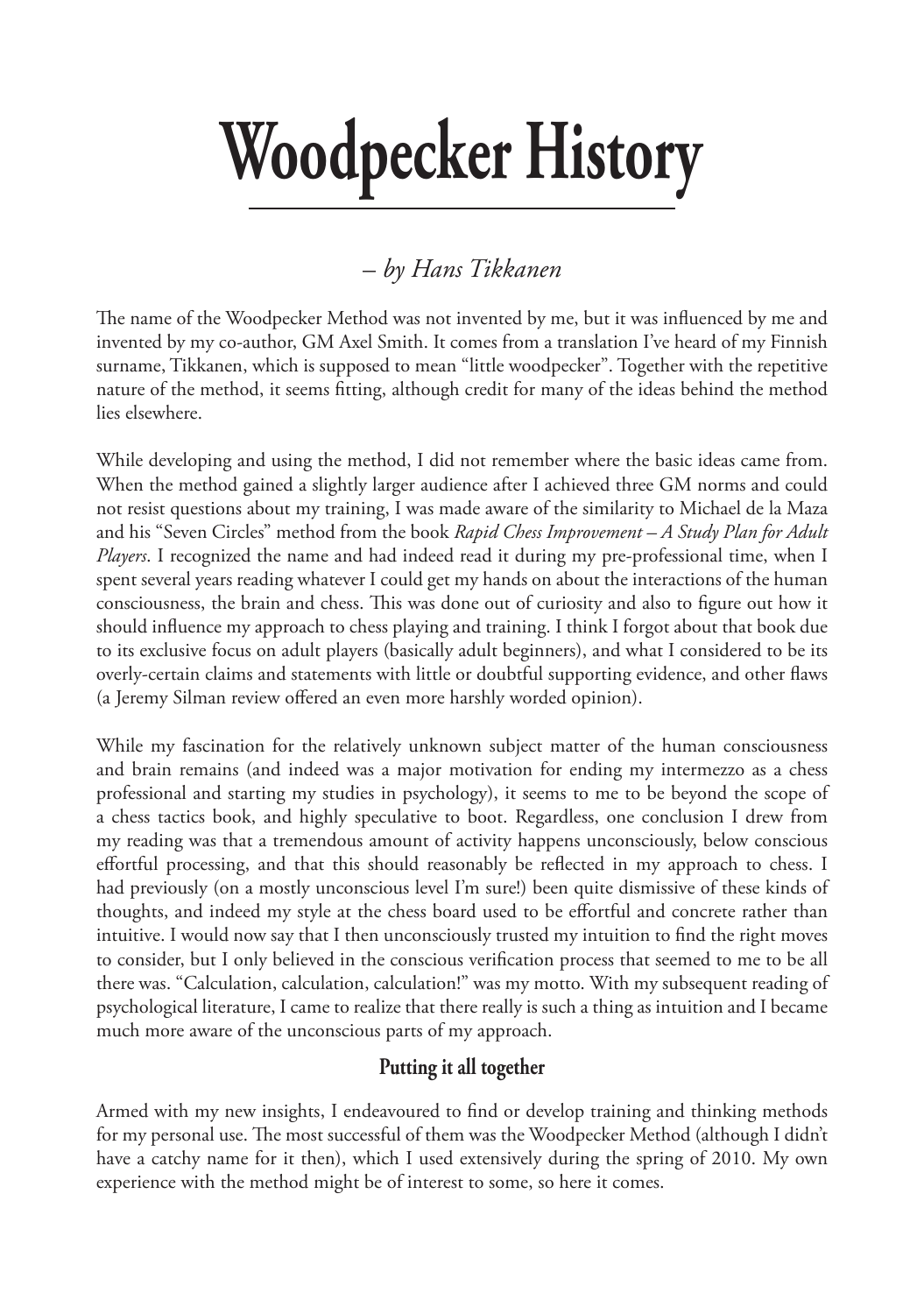#### Woodpecker History 7

First, I decided on the general rules of the method. I would solve a set of a thousand exercises (from various puzzle books) over whatever time period it took. Once I completed the set, I would take a break and then repeat the process again and again, getting faster each time. I checked my answers against the solutions given in the back of the book, and computer-checked in cases when I did not fully buy the solution provided by the author. (The frustration I feel when an exercise does not make sense has served as a great motivator to make the solutions in this book as accurate as possible!)

Being a chess professional, I had very few commitments distracting me from working hard on the solving. Of course, solving exercises in this manner is really hard work, so most days I did not manage a full eight-hour workday; but sometimes I did. Once I reached the end of the set of 1000, I took a well-deserved break, ranging from a full day to over a week. I did no other work on chess during these rest periods, except some playing.

With each cycle of solving, I aimed to halve the total solving time for the thousand exercises from that of the previous cycle. Eventually I was able to solve all of the puzzles within a single day – though not within eight hours. Initially I intended to repeat the whole process every six weeks. Later, however, I decided that "repeat one set of 1000 exercises before a serious tournament" was more realistic.

I hardly need state that the process was a demanding one, but I had a lot of motivation – partly from pent-up frustration due to having blundered away important games, but also because I was trying out of my own method. While it was tough on me, one of the books took even more of a beating – completely falling apart from the repeated solving!

#### **Results of the Training**

As mentioned above, I trained with the Woodpecker Method in the spring of 2010. That summer, I achieved three GM norms and surpassed the 2500 barrier, all within a seven-week period. The positive effects did not stop there: the following year, my live rating briefly peaked at 2601.

Such quick results from any type of chess training are rare in my experience, but for me the Woodpecker Method seemed to be just what the doctor ordered! The increased tactical acuity and consistency that came from working so hard with the method significantly decreased my blunders and made me more confident at the board.

Would I have made the same improvement with some other type of training? It's not impossible – but my playing strength had not taken any significant leap in years, so I had been at a loss as to what to do differently to succeed. Although the Woodpecker Method probably wasn't the *only* way for me to raise my play, it certainly proved to be *a* way. The intersection of my interest in the human mind and my motivation to stop blundering surely helped me to devote more time and effort than I would have put into my usual training.

After my extraordinary success with the Woodpecker Method, I tried going a step further and sometimes managed to trust in my intuition without the perfectionistic need to always verify it. Maybe someday I will be able to play the sort of beautiful, intuitive chess that some great players are known for – that would really be something...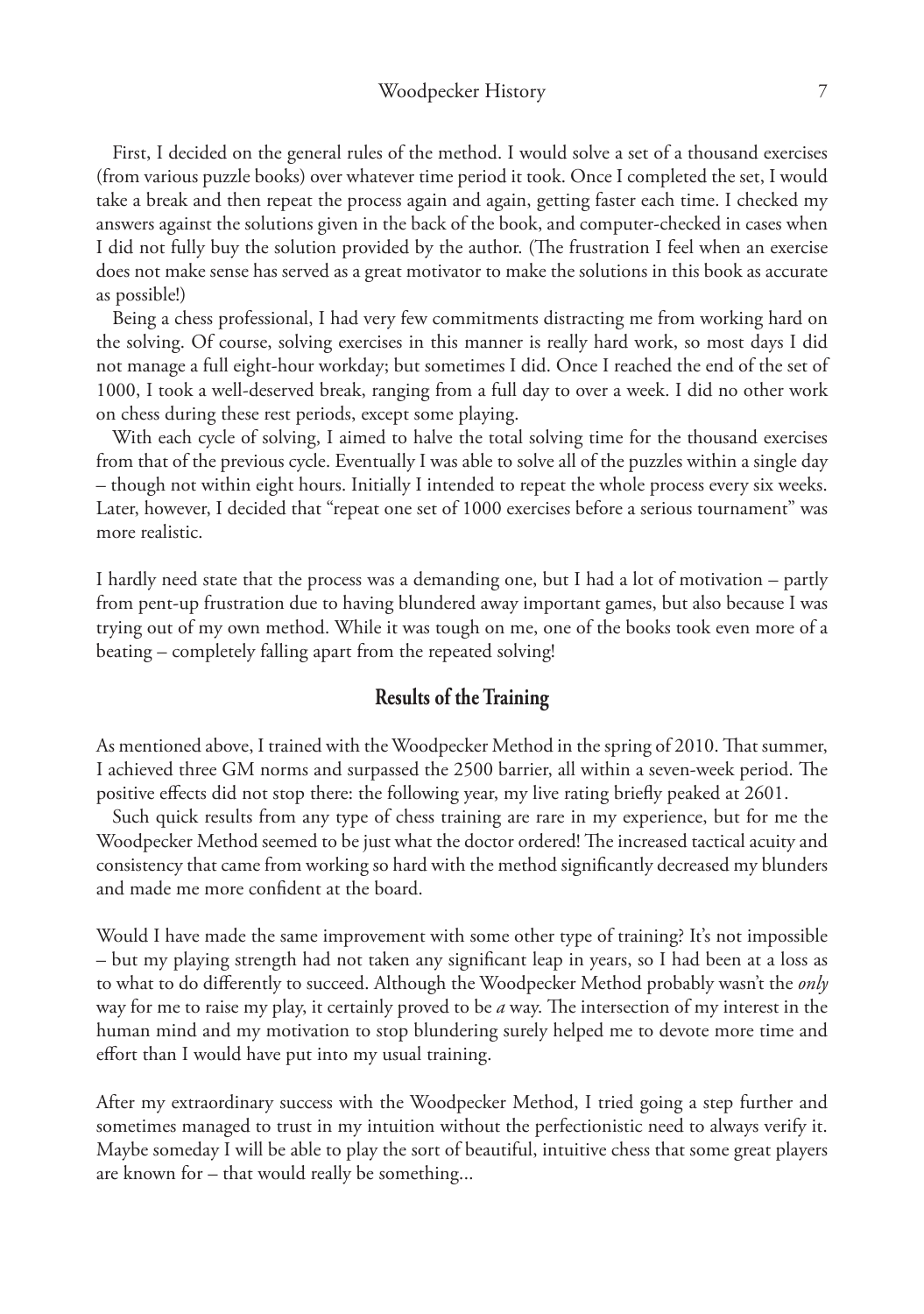#### **Sharing the Method with Others**

Around that time, there were several dedicated chess players in and around the southern part of Sweden, some of whom were working together, and all of us were naturally interested in each other's improvements and methods. While training with my own method during the spring, I had been quite tight-lipped about what I was doing; not to keep it to myself, but rather to be able to evaluate my experience of it so I could have a more informed opinion to share. After that, for me, glorious summer, I was obviously asked by many people about what I had done to finally take the step from IM to GM.

I described the method and my rationale for adopting it, and several others decided to give it a go. One Swedish trainer has apparently invited his students in the north of our country to work dedicatedly on the method for a while. It has also been mentioned in the Swedish Chess Advent Calendar. Most significantly, the method was given its name in *Pump Up Your Rating* by Axel, who incorporated it into his own training, which you can read about on the next page. From what I have heard, the results of players who trained using the Woodpecker Method have generally been positive, although I have yet to hear of anyone who put as much work into it as I did.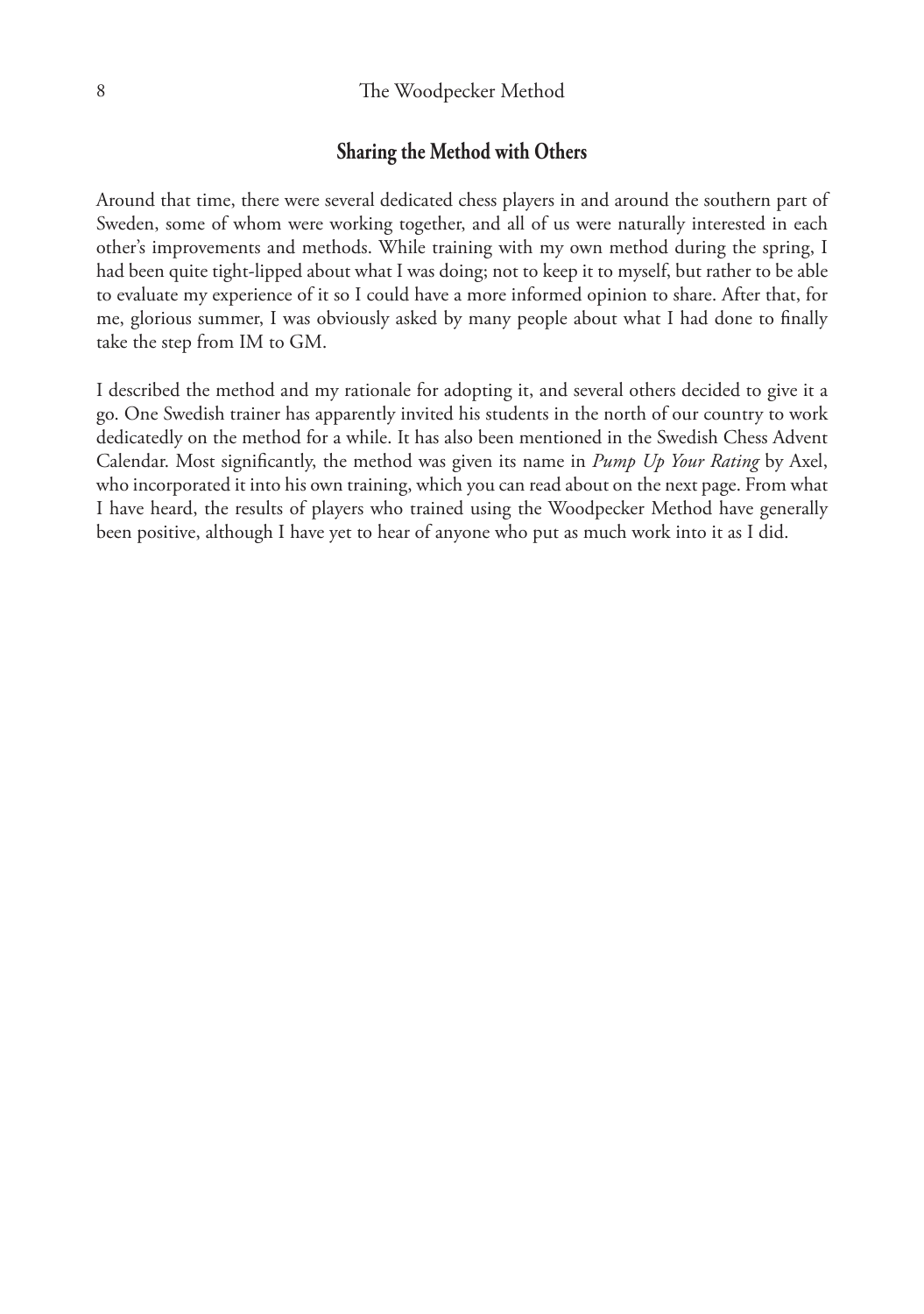### **A Final Session**

#### – *by Axel Smith*

Whereas Hans arranged his sessions to resemble normal working days, mine were more chaotic. Once I was hiking in the mountains the week before the Swedish Championship. Seeing the photos afterwards, I realized that I was staring at the exercise book in most of them. At least the surroundings looked nice in the photos.

Before I travelled to Hungary in December 2015 to chase my last GM norm, I solved the same broken book for the 11th and 12th times. I was determined to do something I had been dreaming of for years: completing a full set of exercises in less than 24 hours. I stayed in a basement room next to the block's laundry and once every full hour I walked around the room. Twice my wife came with freshly-baked bread – and a chance to quit. I was close to quitting when I had a breakdown somewhere towards the end, but the 978th and last exercise finally arrived after 22 hours and 18 minutes.

There are many possible ways to do the Woodpecker. All of them come down to the same thing: working on the exercises. However, it's easier to keep on solving if you have a plan. Hans forbade me from recommending the set-up above, for humanitarian reasons. And indeed, my first thought afterwards was "never again".

With that being said, the last session was not only tactically beneficial – it also made it easy to stay focused during the games in Hungary. You are not locking yourself in for day and night only to ruin everything by walking around when you are supposed to think.

Furthermore, for me, the many exercises are connected to the places where I have solved them: the underground in Berlin; a night train to Bucharest; the mountains where I hiked. So those 22 hours in the basement also contained a trip around Europe.

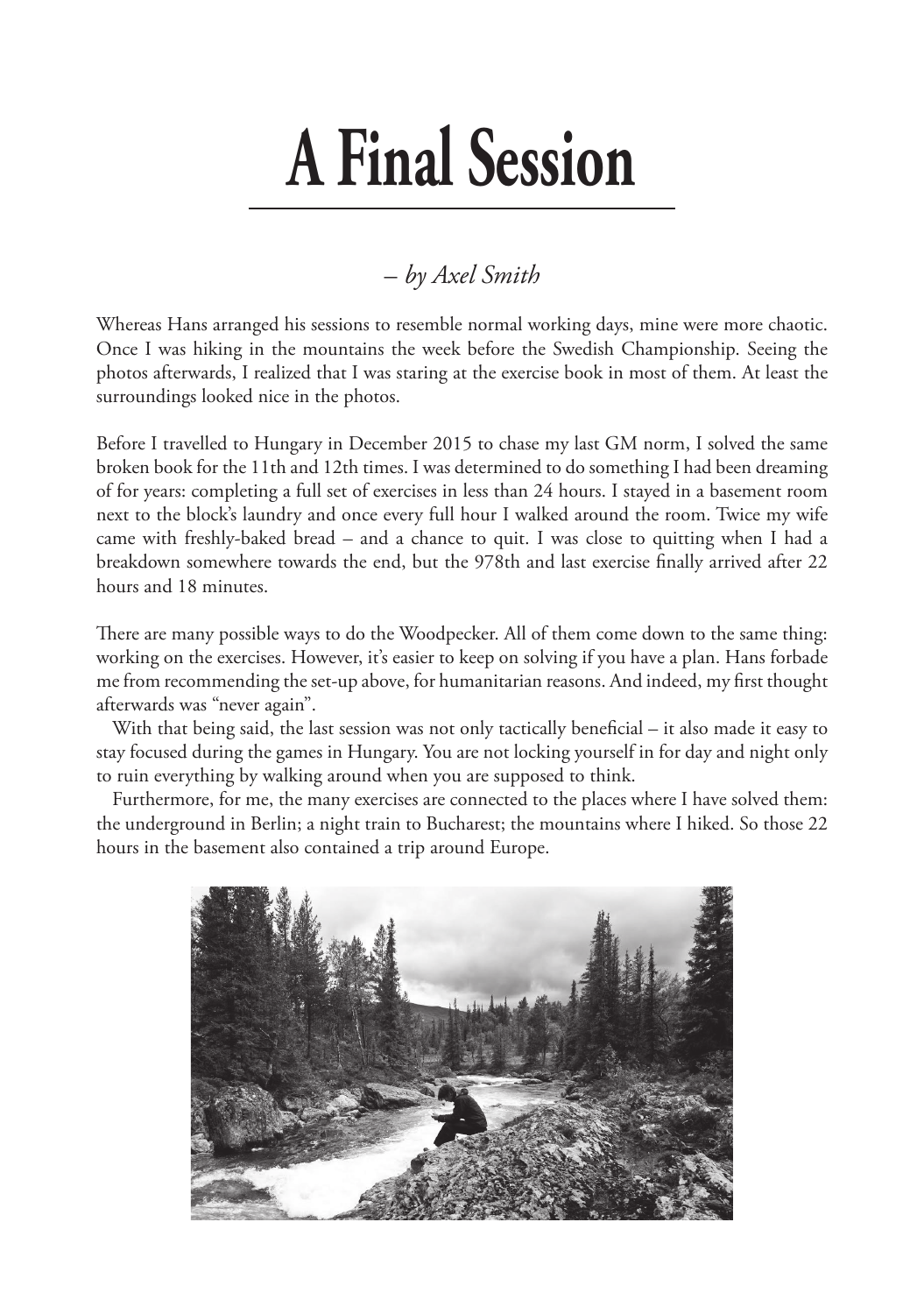### **General Introduction**

#### **Tactics, Tactics, Tactics!**

Have you ever lost a chess game unnecessarily due to a tactical oversight? You are, to put it mildly, not alone. When we checked a randomized sample of games, we found that more than half of those with decisive results were decided by tactical mistakes. It's not straightforward to describe exactly what constitutes a tactical mistake, or if the game holds a specific decisive moment, but we used the following criteria to define a decisive tactical mistake:

- a) the position was not already lost or seriously worse
- b) the move blundered material or allowed a winning combination
- c) the opponent exploited the mistake to win the game

In preparation for writing this book, we decided to check the games with decisive results which were contested between grandmasters at the 2016 Swedish Championship. With only 19 such games, it's clearly not a big enough sample to draw major conclusions. Nevertheless, we were surprised to find that as many as 42% were decided by tactical mistakes. At lower levels, the frequency gets higher and higher, as the following table shows.

#### **Both players rated – Percentage of decisive games decided by tactical mistakes**

| GMs       | 42% |
|-----------|-----|
| 2200-2400 | 44% |
| 2000-2200 | 63% |
| 1800-2000 | 72% |

The percentages in the three rating bands below GM level are based on 32 randomly chosen games in each category. This is by no means a comprehensive investigation and it doesn't give the whole picture; time management is also of crucial importance. Another relevant point is that it is harder to avoid tactical mistakes in defensible but passive positions, where the opponent has various attacking ideas and there are fewer decent moves. Nevertheless, it is safe to conclude that tactics have a high priority if you want to score points.

Assuming you have read Hans' *Woodpecker History* on page 6, you already have a rough idea of the kind of training you will be doing with this book. Over the next few pages, we will say a bit more about how we have organized the training material and how to get the most out of it.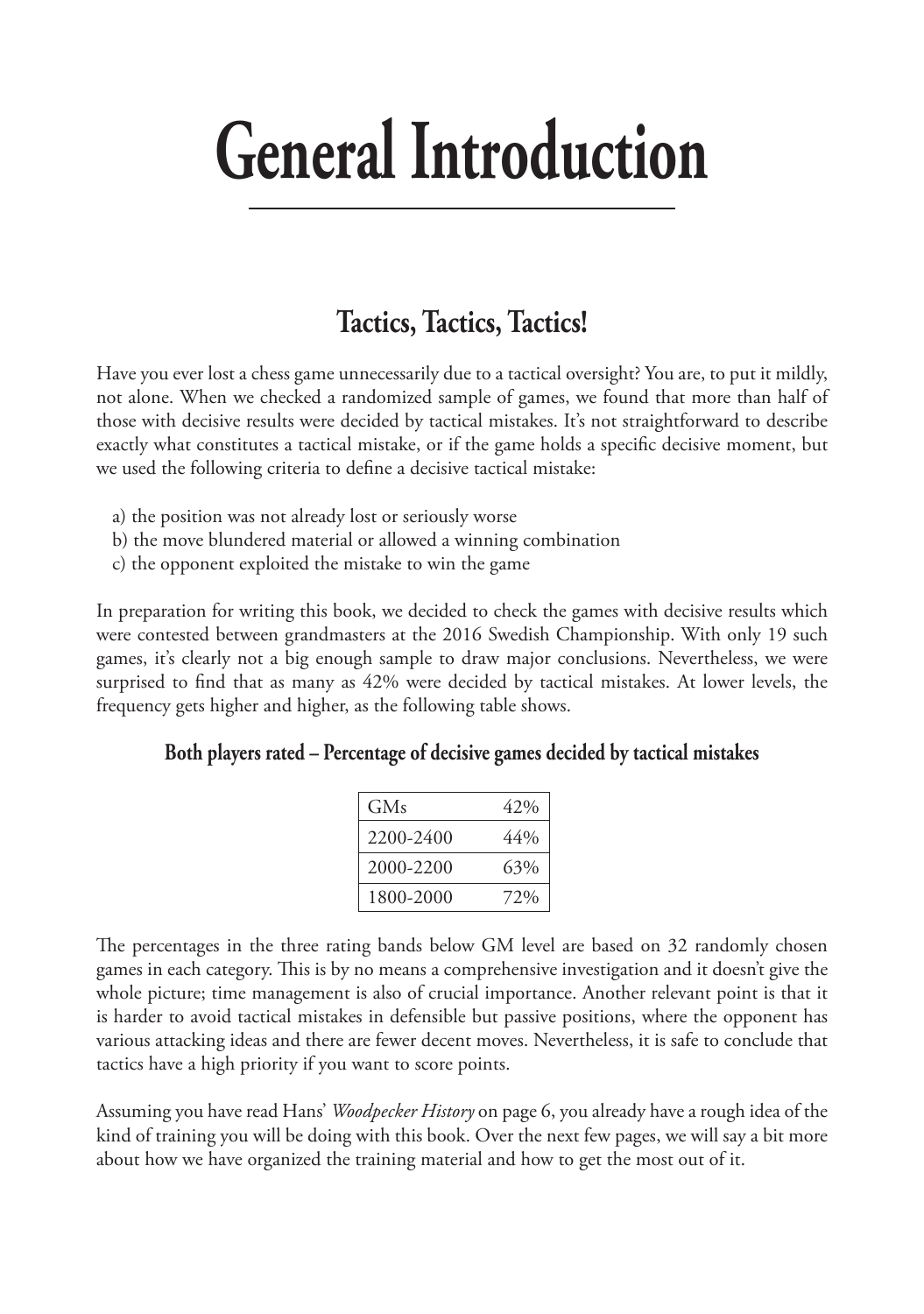#### General Introduction 11

#### **The Exercises**

We have assembled a total of 1128 exercises, divided into three difficulty levels.

#### **Easy (222 Exercises)**

If these exercises are challenging enough for you, then it would seem logical to use the end of this section as your cut-off point, after which you will go back to the beginning for your second cycle. If, on the other hand, you find these puzzles rather easy, then start your set with them anyway! We have deliberately chosen these exercises because they feature simpler tactics than you will find in most puzzle books. A partial benefit of this approach is that it makes the book accessible to a wider audience. However, even if we were designing a Woodpecker program exclusively for players striving for the GM title, we would have started with these puzzles anyway, because they reflect reality. These simple tactics are the kind of things you need to see automatically during your games, rather than having to spend time and energy actively looking for them.

#### **Intermediate (762 Exercises)**

To encourage speed, you will also find some relatively easy exercises in this section. There may also be some which you consider hard, but remember that the goal is not to score 100%, especially in early cycles. Even after working with all of the exercises, we each made quite a few errors when solving the draft. Another point worth keeping in mind is that many of the solutions were overlooked by a World Champion.

#### **Advanced (144 Exercises)**

We would advise the majority of readers *not* to use this final section for Woodpecker training. Several of the positions are really tricky and more suitable for developing your ability to calculate, which veers slightly away from the main purpose of the Woodpecker Method. That said, we can see this section being useful in a couple of scenarios:

1) For the majority of readers, the Easy and Intermediate sections will contain more than enough material to carry out an intensive Woodpecker training plan. But once you have reached the end of it (and hopefully noticed a significant leap in your tactical ability over the board), you will, at some point, want to think about further training. The final section of more challenging exercises would suit this purpose.

2) For extremists who are already strong players, and who possess the time, energy and motivation to tackle this book in the most demanding way possible, this final section can be included in the main training plan. Try solving all 1128 exercises in cycles under the time constraints detailed in the *Instructions* section on page 26! To even consider taking on a challenge like this, you should probably be at a level where you are working towards the Grandmaster title.

#### **Speed**

Tactical motifs usually appear effortlessly in our minds, but they don't travel alone; we also need to think methodically and work out the variations with some accuracy. So the Woodpecker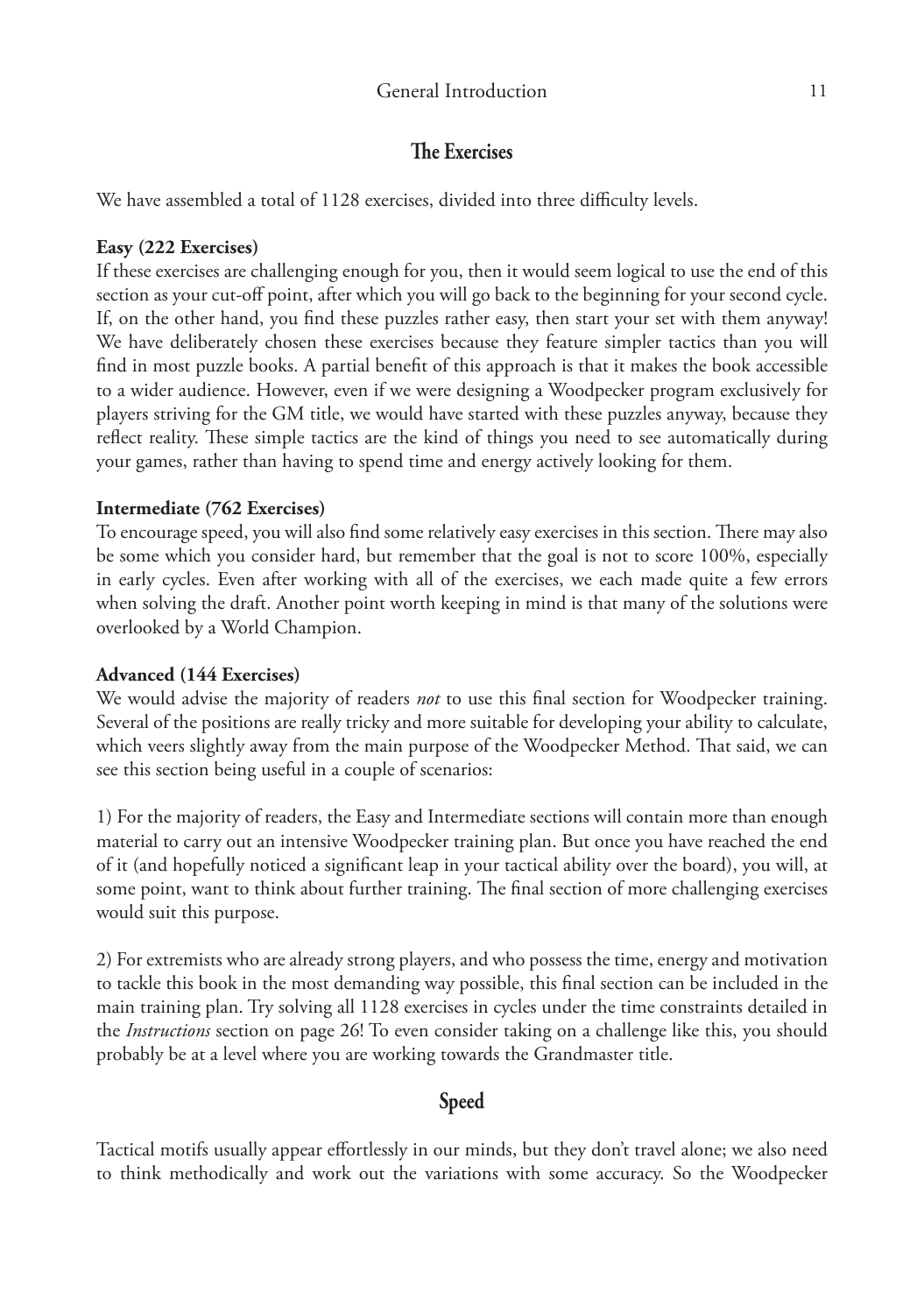Method is not only developing pattern recognition but also calculation, focus, decision-making – and speed.

Once you know certain patterns and motifs, speed is key. The fastest thoughts are those that come to us automatically and while negative automatic thoughts can be a huge problem in psychopathology, automaticity has great benefits as well. The more automatic the search for motifs is, the greater is the chance that you will see enough. We take the view that a good way to develop automaticity is to solve a set of exercises repeatedly, gradually reducing the need for conscious searching. If this sounds somewhat similar to learning to ride a bike, that is because it is.

#### **Other Points about the Exercises**

We have long held the view that virtually all books on chess combinations are missing something central to real-game tactics: *red herrings*. When using conventional puzzle books, solving exercises sometimes becomes like watching a certain type of movie – you just know that everything will work out in the end. From a movie, it can detract tension and excitement, while in tactics training it can detract uncertainty and exactness.

We therefore decided it was important to include some red herrings, where the most obvious attempts backfire. By taking away the certainty that even seemingly easy tactical shots are fool-proof, we aim to bring the training experience one step closer to that of an actual game. While there could be an argument that this type of book is not necessarily the best forum for red herrings, we wanted to put our money where our mouths are.

When presenting the exercises, we have avoided giving away any prior information about the position's evaluation or the nature of the tactical motif waiting to be found. Other puzzle books may have their own reasons for including this information, but we want to keep the training as close as possible to a real game.

In some exercises, the task is to finish off a promising position which may be winning even without the tactic. In other cases, there are several winning moves. These are deliberate choices, to reflect different situations which occur during practical play. It's important to be as accurate as possible and to practise decision-making in all scenarios.

A common mistake is to stop too early in a variation, maybe only a single move before there's a crucial tactic. However, narrowing your search down to the critical lines is an important skill for a human player (even computers have to do it!) and trusting your intuition is the best way of doing this. Therefore, after a training session, it might be a good idea to think about *why* you failed certain exercises to see where your intuition misled you. But don't spend too much time dwelling on it – developing pattern recognition is best done on a mostly unconscious level. The good news is that training your tactical pattern recognition will increase the chance that the motif appears in your head while you visualize the position.

A final point about the exercises is that we have not only computer-checked the solutions, but also humanly checked them (thanks to our test solvers, Martin Jogstad and Tom Rydström). This brought to our attention some plausible attempts which the computer instantly dismisses, but which appear tempting to a human. This enabled us to improve the solutions by mentioning some of those variations that *almost* work.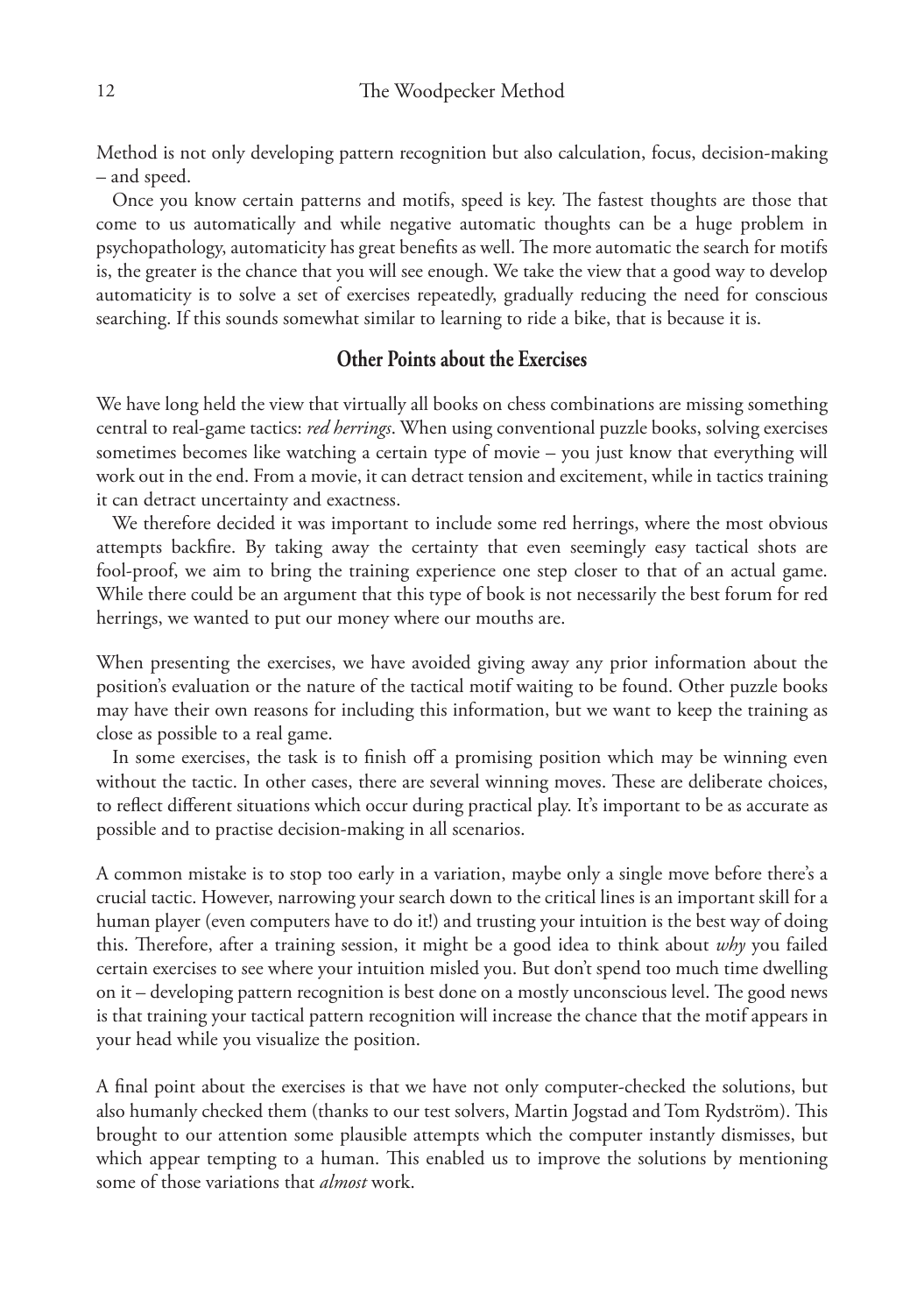## **Chapter 2**

### **Intermediate Exercises**



*Chess is everything: art, science and sport.* – Anatoly Karpov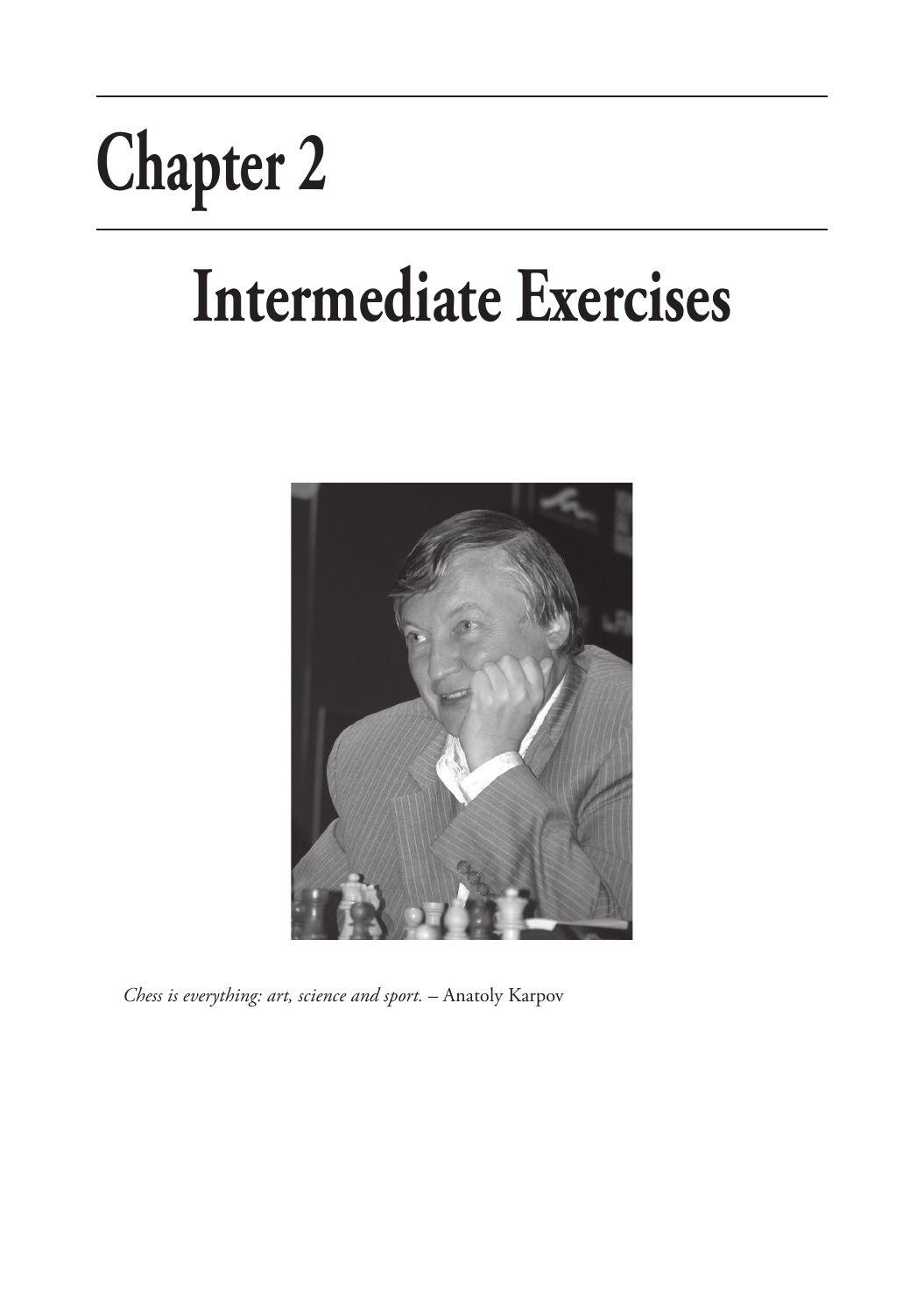**Hamppe – Steinitz**, Vienna 1859



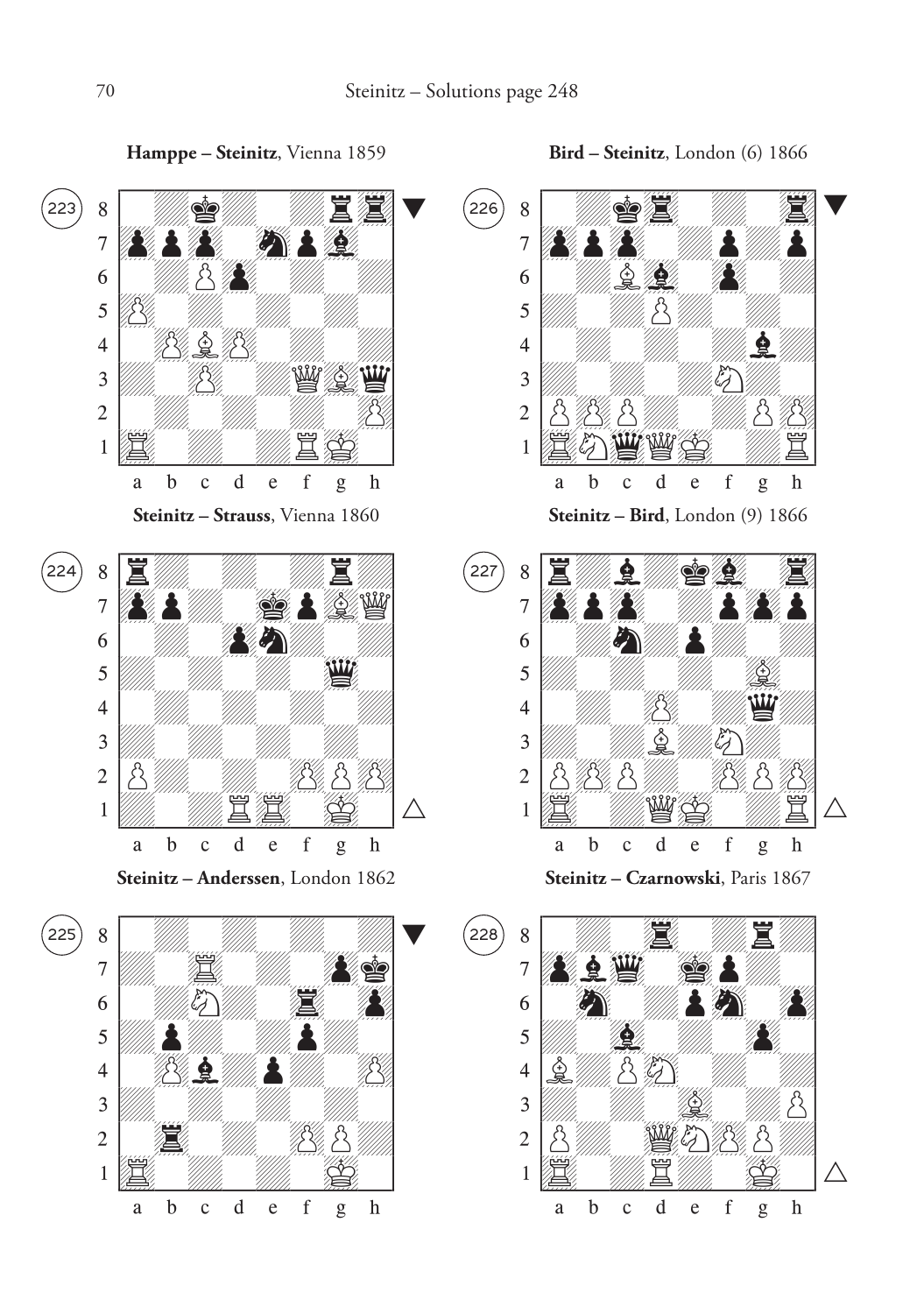71

 $\triangle$ 

 $\triangle$ 

 $\triangle$ 

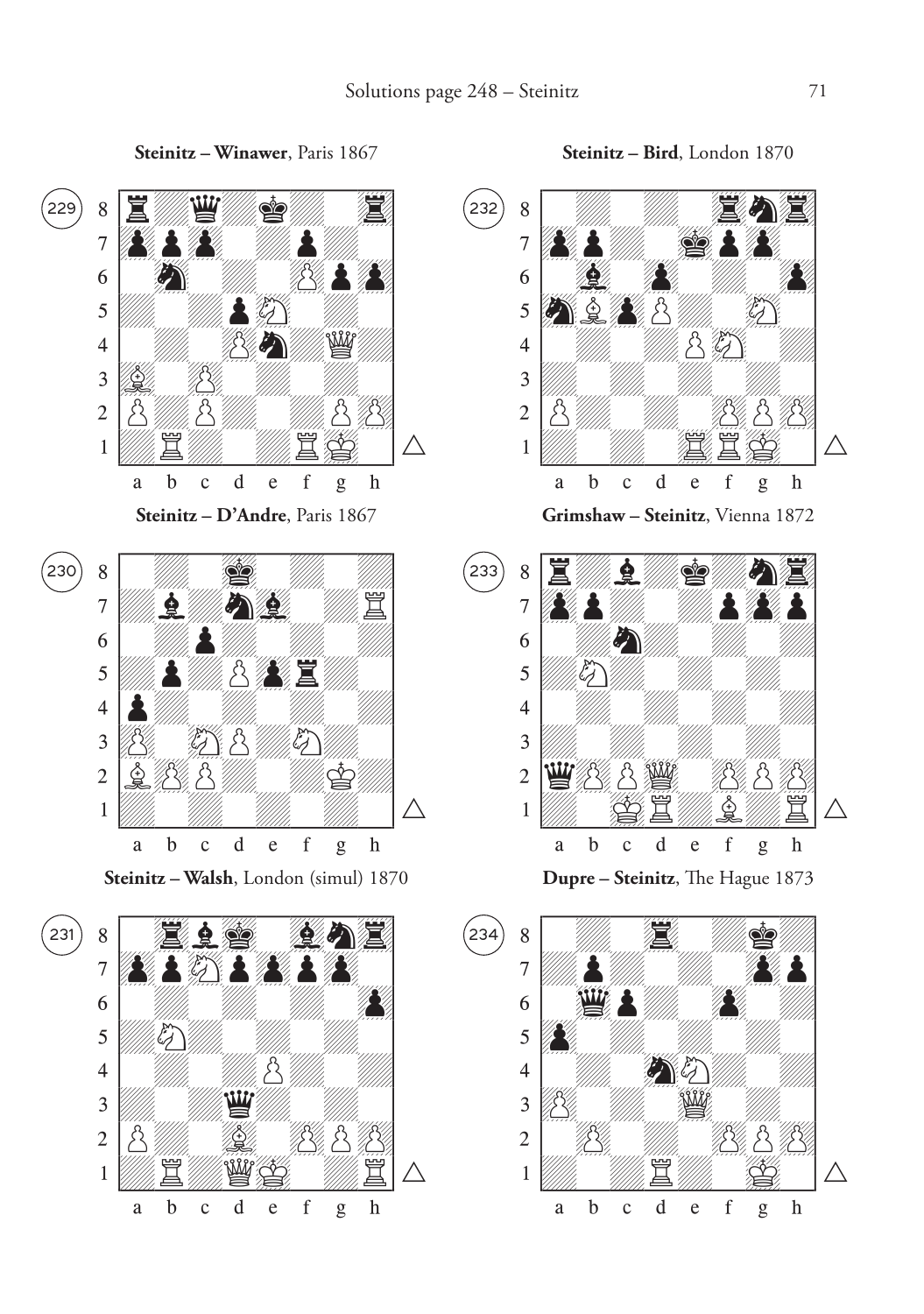## **Chapter 5**

### **Solutions to Intermediate Exercises**



*There are some aspects of work you need to keep working on and no matter what environment you are in. Continuous learning is very important. It's what I call 'competitive tension', which is about having a competition around.* – Viswanathan Anand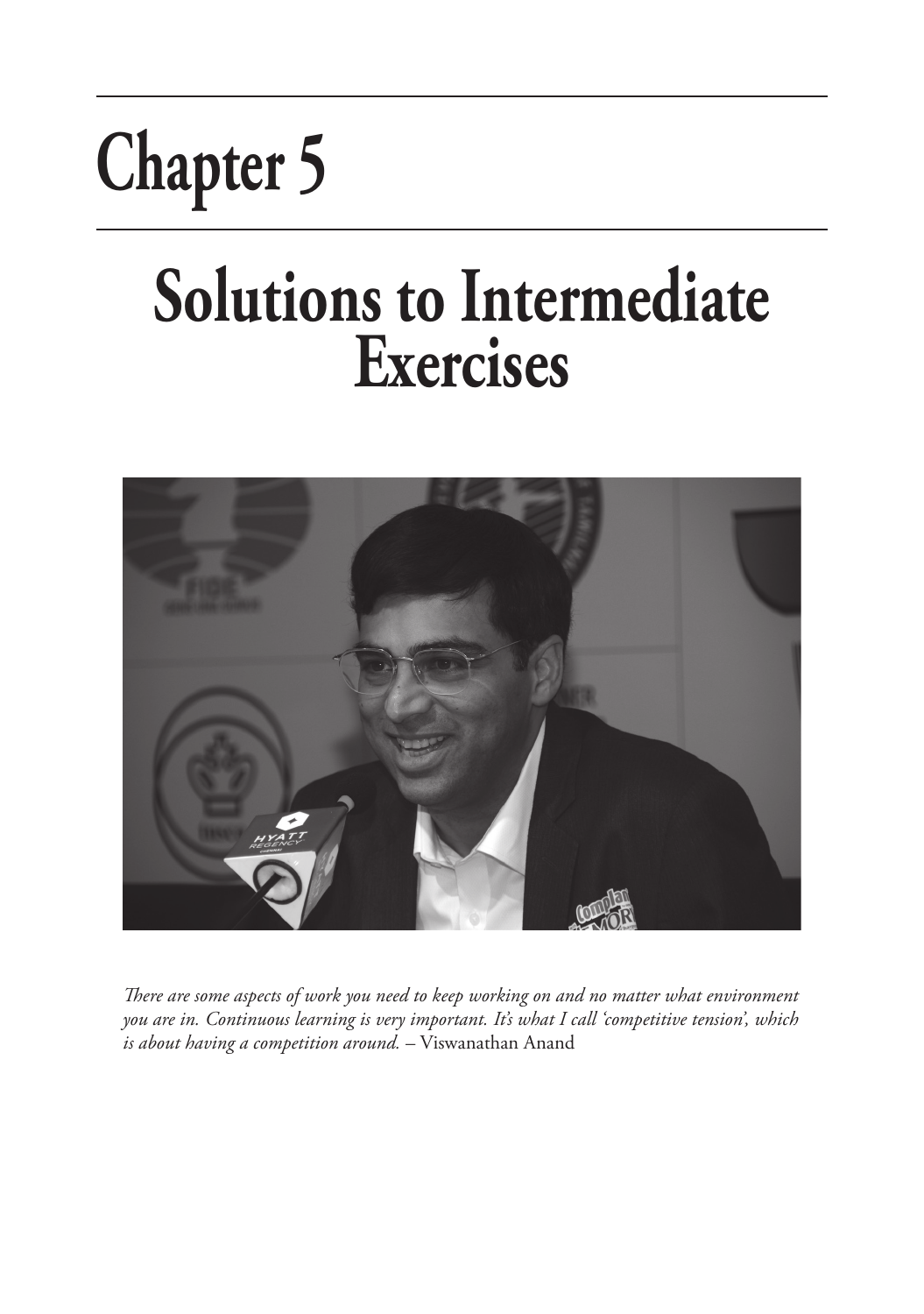#### **Wilhelm Steinitz**

*Only the player with the initiative has the right to attack.*

#### **223. Carl Hamppe – Wilhelm Steinitz**, Vienna 1859

**21.... \$xd4†! 22.**  $\Phi$ **h1** 22. cxd4  $\mathcal{W}$ xh2 mate √; Or 22.  $\mathbb{E}$ f2  $\mathcal{W}$ xh2†–+ when the crucial h2-pawn can be taken as both white pieces are pinned.  $22...$  $\frac{8}{24}$   $\leq$  Black won a piece and soon the game.

#### **224. Wilhelm Steinitz – Strauss**, Vienna 1860

**23.¦xe6†! ¢xe6** 23...fxe6 24.¥h6†+– wins the queen. **24.£e4† ¢d7** White's position is winning and you don't have to see any further. Steinitz played: **25.£xb7† ¢e6 26.¦e1† ¢f5 27.£xf7†** 27.£e4 mate! **27...¢g4 28.£f3† ¢h4 29.£h3 mate**

#### **225. Wilhelm Steinitz – Adolf Anderssen**, London 1862

**33...e3!** Black had a dominant position and an extra pawn, so he could win slowly in many ways, but this is the quickest winner. **34.f3** Or 34.fxe3 ¦g6 quickly forces mate. **34...¦g6** It's still a forced mate. **35.g4 fxg4 36.f4 ¥d5 37.¤d4 ¦a6** Pretty, but an even faster mate was possible with the prosaic 37...¦g2†. **38.¦xa6 ¦b1† 0–1** White resigned, rather than allow a mate such as: 39.¢h2 ¦h1† 40.¢g3 ¦g1† 41.¢h2 ¦g2† 42.¢h1 ¦g3† 43.¢h2 ¦h3† 44.¢g1 ¦h1 mate

#### **226. Henry Bird – Wilhelm Steinitz**, London (6) 1866

**13...¦de8†!** 13...¦he8†! comes to the same thing. **14.¥xe8 ¦xe8† 15.¢f2 £e3†** Or 15...¥c5† 16.¢g3 £h6! with a winning attack against the stranded king on g3. **16.¢f1 ¥xf3 17.gxf3 ¥c5! 0–1** The only move, with forced mate in two moves.

#### **227. Wilhelm Steinitz – Henry Bird**, London (9) 1866

**9.h3! 曾xg2** 9.... 曾h5 10.g4+– √ also traps the queen. **10.**<sup>2</sup>h2+– √ Bird resigned after: 10...曾xh2 **11.¤xh2 ¤xd4 12.¥b5†! 1–0**

#### **228. Wilhelm Steinitz – Hieronim Czarnowski**, Paris 1867

**21.¤c6†! £xc6** 21...¥xc6 22.¥xc5† ¢e8 23.¥xc6† £xc6 24.£xd8 mate. **22.¥xc6 ¥xe3**  22...¦xd2 23.¥xc5†+– comes with check and wins a rook. **23.£b4† 1–0** Other moves were also winning.

#### **229. Wilhelm Steinitz – Szymon Winawer**, Paris 1867

White has a winning position, but can push his advantage with **17.£xg6!+–** since Black cannot take back due to: **17...fxg6 18.f7† ¢d8 19.f8=£† ¦xf8 20.¦xf8 mate** 

**230. Wilhelm Steinitz – Emile D'Andre**, Paris 1867 **27.d6!** White wins a piece after: **27...¥xd6 28.¥e6+–** 

#### **231. Wilhelm Steinitz – Walsh**, London (simul) 1870

**14.¤e6†!** The knight cannot be taken due to the discovered attack. **14...¢e8** 14...fxe6 15.¥a5†+– and 14...dxe6 15.¥a5† wins the queen and the game. **15.¤bc7 mate**